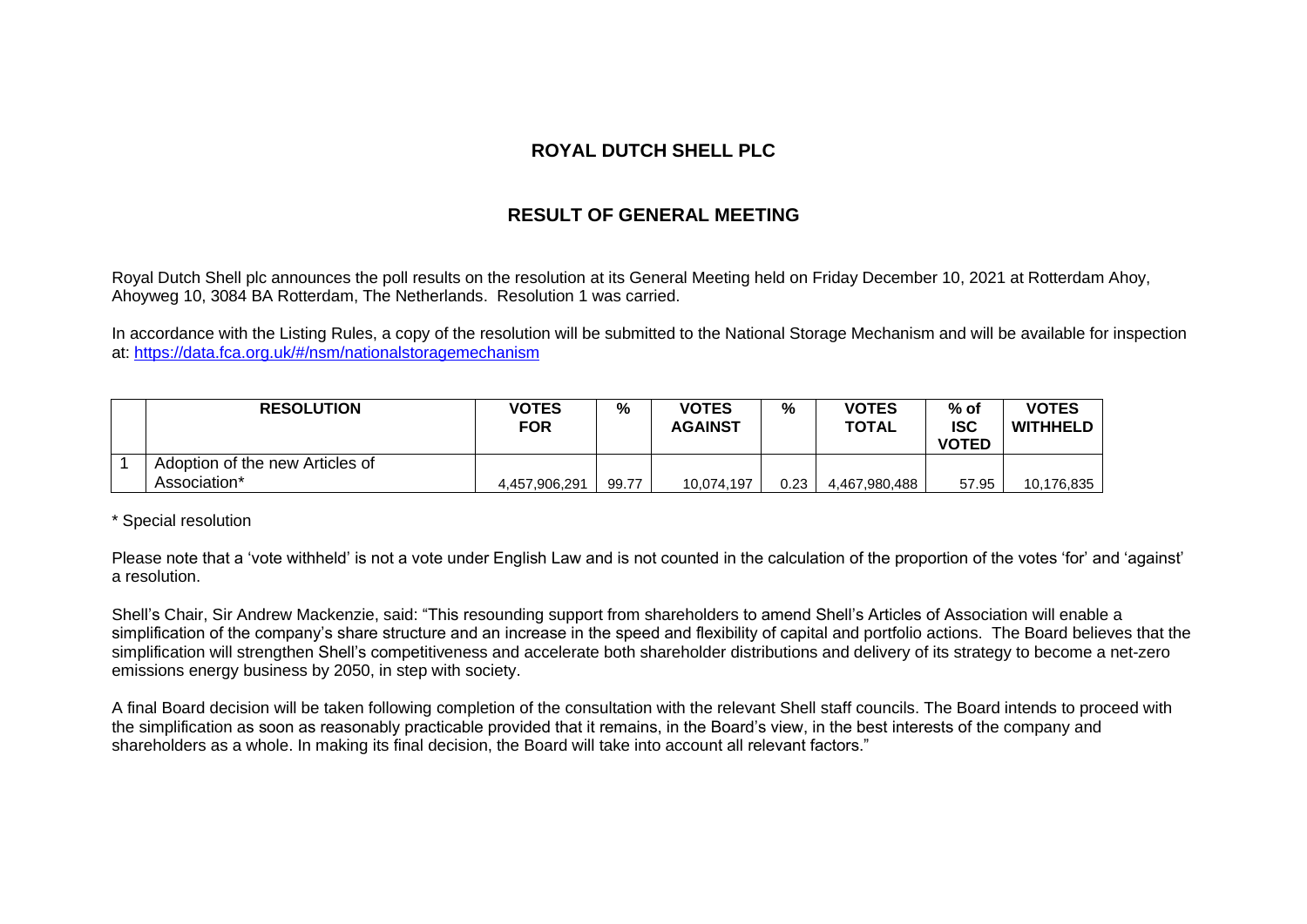December 10, 2021

Linda Coulter Company Secretary Royal Dutch Shell plc

## **ENQUIRIES**

Shell Media Relations International, UK, European Press: +44 20 7934 5550 LEI number of Royal Dutch Shell plc: 21380068P1DRHMJ8KU70 Classification: Additional regulated information required to be disclosed under the laws of a Member State.

## **Cautionary Note**

The companies in which Royal Dutch Shell plc directly and indirectly owns investments are separate legal entities. In this Release "Shell", "Shell Group" and "Group" are sometimes used for convenience where references are made to Royal Dutch Shell plc and its subsidiaries in general. Likewise, the words "we", "us" and "our" are also used to refer to Royal Dutch Shell plc and its subsidiaries in general or to those who work for them. These terms are also used where no useful purpose is served by identifying the particular entity or entities. ''Subsidiaries'', "Shell subsidiaries" and "Shell companies" as used in this Release refer to entities over which Royal Dutch Shell plc either directly or indirectly has control. Entities and unincorporated arrangements over which Shell has joint control are generally referred to as "joint ventures" and "joint operations", respectively. Entities over which Shell has significant influence but neither control nor joint control are referred to as "associates". The term "Shell interest" is used for convenience to indicate the direct and/or indirect ownership interest held by Shell in an entity or unincorporated joint arrangement, after exclusion of all third-party interest.

Shell's operating plan, outlook and budgets are forecasted for a ten-year period and are updated every year. They reflect the current economic environment and what we can reasonably expect to see over the next ten years. Accordingly, Shell's operating plans, outlooks, budgets and pricing assumptions do not reflect our net-zero emissions target. In the future, as society moves towards net-zero emissions, we expect Shell's operating plans, outlooks, budgets and pricing assumptions to reflect this movement.

This Release contains forward-looking statements (within the meaning of the U.S. Private Securities Litigation Reform Act of 1995) concerning the financial condition, results of operations and businesses of Shell. All statements other than statements of historical fact are, or may be deemed to be, forward-looking statements. Forward-looking statements are statements of future expectations that are based on management's current expectations and assumptions and involve known and unknown risks and uncertainties that could cause actual results, performance or events to differ materially from those expressed or implied in these statements. Forward-looking statements include, among other things, statements concerning the potential